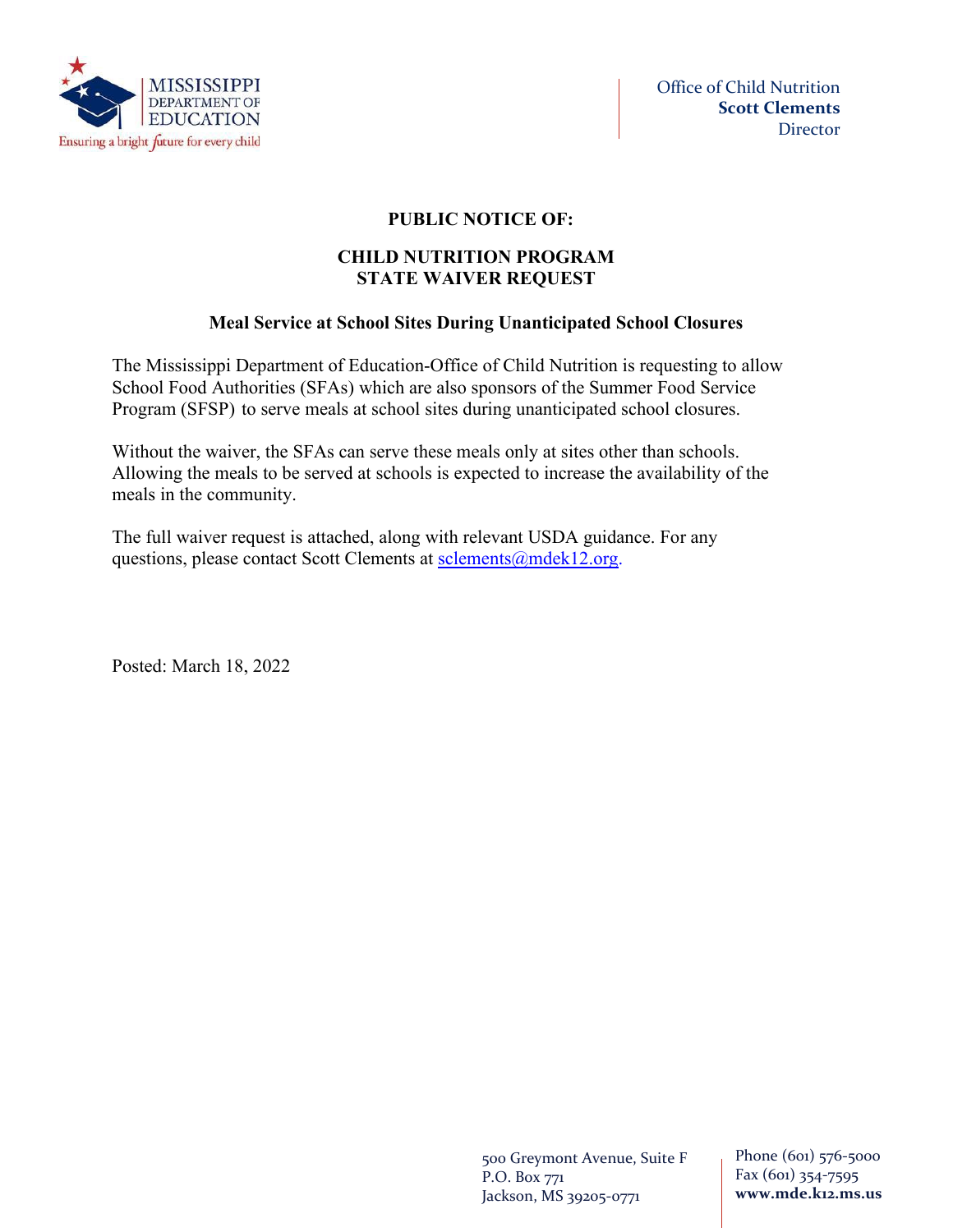

# **CHILD NUTRITION PROGRAM STATE WAIVER REQUEST**

### **Meal Service at School Sites During Unanticipated School Closures**

The Mississippi Department of Education-Office of Child Nutrition is requesting to allow School Food Authorities (SFAs) which are also sponsors of the Summer Food Service Program (SFSP) to serve meals at school sites during unanticipated school closures. These meals will comply with SFSP requirements and be claimed through SFSP.

### **1. State agency submitting waiver request and responsible State agency staff contact information:**

Name of State agency: Mississippi Department of Education-Office of Child Nutrition State Agency Staff Contact: Scott Clements Mailing address: P.O. Box 771, Jackson, Mississippi 39205-0771 Telephone number: 601-576-5000 Email address: [sclements@mdek12.org](mailto:sclements@mdek12.org) 

## **2. Region:**

Southeast Region (SERO)

#### **3. Eligible service providers participating in waiver and affirmation that they are in good standing:**

The State Agency requests a statewide waiver. The State Agency will ensure that each SFA seeking to serve meals under the waiver is in good standing when the SFA's request is made.

#### **4. Description of the challenge the State agency is seeking to solve, the goal of the waiver to improve services under the Program, and the expected outcomes if the waiver is granted. [Section 12(l)(2)(A)(iii) and 12(l)(2)(A)(iv) of the NSLA]:**

The goal of the waiver is to allow meals to be served at familiar (to parents and children), safe, and adequately sized sites during unanticipated school closures. SFA sponsors of SFSP are in the best position to serve these meals. They are operating the school-based child nutrition programs throughout the year and have food and staff available. Parents and children will feel safe with the children eating at a school. The primary expected outcome of the waiver is that children are more likely to have meals available during unanticipated school closures.

> 500 Greymont Avenue, Suite F P.O. Box 771 Jackson, MS 39205-0771

Phone (601) 576-5000 Fax (601) 354-7595 **www.mde.k12.ms.us**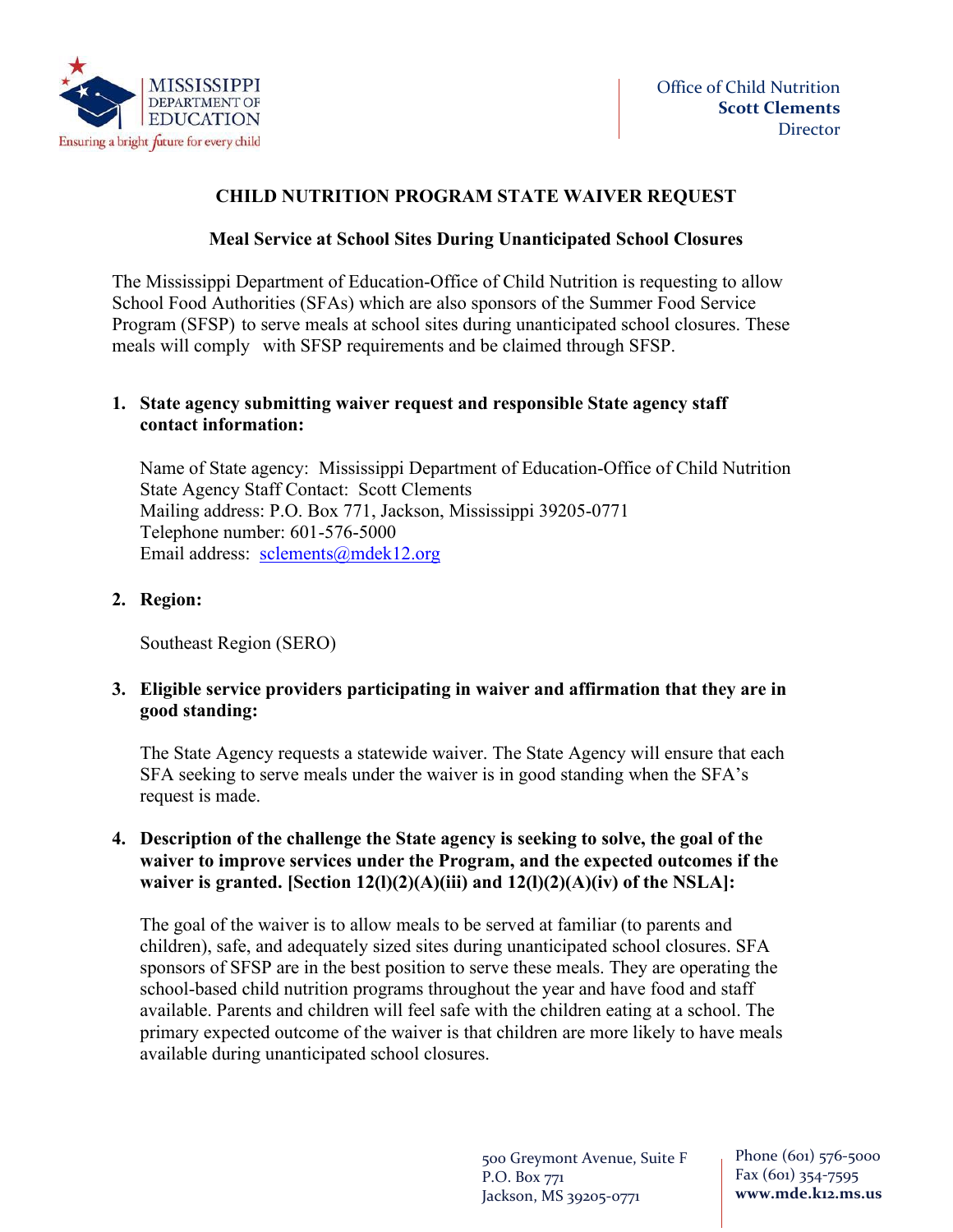### **5. Specific Program requirements to be waived (include statutory and regulatory citations). [Section 12(l)(2)(A)(i) of the NSLA]:**

The requirement to be waived is that SFSP meals served during unanticipated school closures are only reimbursable if served at non-school sites - Section 13(c)(1) of the NSLA.

# **6. Detailed description of alternative procedures and anticipated impact on Program operations, including technology, State systems, and monitoring:**

The SFA/SFSP-sponsor will need to amend their application in the State Agency's claims system. The SFA will maintain records of the meals served during the unanticipated school closure for inspection by the State Agency.

### **7. Description of any steps the State has taken to address regulatory barriers at the State level. [Section 12(l)(2)(A)(ii) of the NSLA]:**

Filing this statewide waiver request. Notifying the SFA/SFSP sponsors of the availability of SFSP during unanticipated school closures.

#### **8. Anticipated challenges State or eligible service providers may face with the waiver implementation:**

Because this set of sponsors is experienced with SFSP, challenges are expected to be minimal. The State Agency will be responsive to any questions the SFAs have about meal requirements or the application/claim.

#### **9. Description of how the waiver will not increase the overall cost of the Program to the Federal Government. If there are anticipated increases, confirm that the costs will be paid from non-Federal funds. [Section 12(l)(1)(A)(iii) of the NSLA]:**

SFA sponsors of SFSP are already allowed to serve meals during unanticipated school closures at non-school sites. Allowing them to serve at school sites will not increase program cost. (The reimbursement will be the same.)

## **10. Anticipated waiver implementation date and time period:**

The waiver will be implemented as soon as it is approved. Most Mississippi schools operate a traditional school year; therefore, the State Agency is requesting the waiver through June 30, 2025.

#### **11. Proposed monitoring and review procedures:**

Meals served at school sites during unanticipated school closures will be reviewed